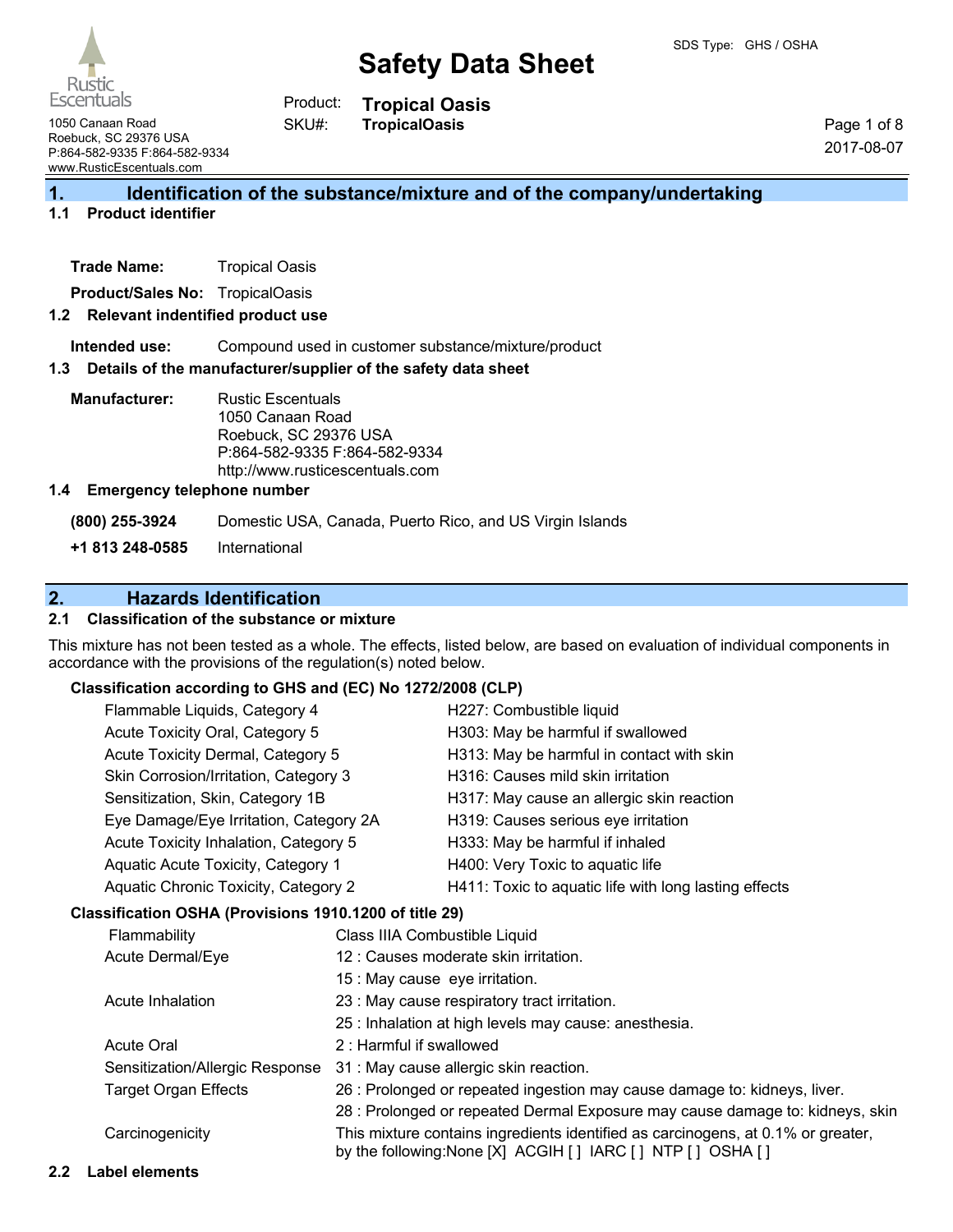

1050 Canaan Road **TropicalOasis** SKU#: TropicalOasis Roebuck, SC 29376 USA

**Tropical Oasis** Product: SKU#:

Page 2 of 8 2017-08-07

# P:864-582-9335 F:864-582-9334 www.RusticEscentuals.com

# **Labelling (REGULATION (EC) No 1272/2008)**

## **Hazard pictograms**



## **Signal Word: Warning**

### **Hazard statments**

| H227 | Combustible liquid                              |
|------|-------------------------------------------------|
| H303 | May be harmful if swallowed                     |
| H313 | May be harmful in contact with skin             |
| H316 | Causes mild skin irritation                     |
| H317 | May cause an allergic skin reaction             |
| H319 | Causes serious eye irritation                   |
| H333 | May be harmful if inhaled                       |
| H400 | Very Toxic to aquatic life                      |
| H411 | Toxic to aquatic life with long lasting effects |
|      |                                                 |

#### **Precautionary Statements**

#### **Prevention:**

| . ושעוונוטוו.        |                                                                                                                                       |
|----------------------|---------------------------------------------------------------------------------------------------------------------------------------|
| P <sub>235</sub>     | Keep cool                                                                                                                             |
| P <sub>264</sub>     | Wash hands thoroughly after handling                                                                                                  |
| P272                 | Contaminated work clothing should not be allowed out of the workplace                                                                 |
| P273                 | Avoid release to the environment                                                                                                      |
| <b>Response:</b>     |                                                                                                                                       |
| $P302 + P352$        | IF ON SKIN: Wash with soap and water                                                                                                  |
| $P304 + P312$        | IF INHALED: Call a POISON CENTER or doctor/physician if you feel unwell                                                               |
| $P305 + P351 + P338$ | IF IN EYES: Rinse cautiously with water for several minutes Remove contact lenses if<br>present and easy to do. continue rinsing      |
| P312                 | Call a POISON CENTER or doctor/physician if you feel unwell                                                                           |
| $P333 + P313$        | If skin irritation or a rash occurs: Get medical advice/attention                                                                     |
| $P337 + P313$        | If eye irritation persists: Get medical advice/attention                                                                              |
| P363                 | Wash contaminated clothing before reuse                                                                                               |
| P370 + P378          | In case of fire: Use Carbon dioxide (CO2), Dry chemical, or Foam for extinction. Do not use<br>a direct water jet on burning material |
| P391                 | <b>Collect Spillage</b>                                                                                                               |
|                      |                                                                                                                                       |

#### **2.3 Other Hazards**

#### **no data available**

# **3. Composition/Information on Ingredients**

## **3.1 Mixtures**

This product is a complex mixture of ingredients, which contains among others the following substance(s), presenting a health or environmental hazard within the meaning of the UN Globally Harmonized System of Classification and Labeling of Chemicals (GHS):

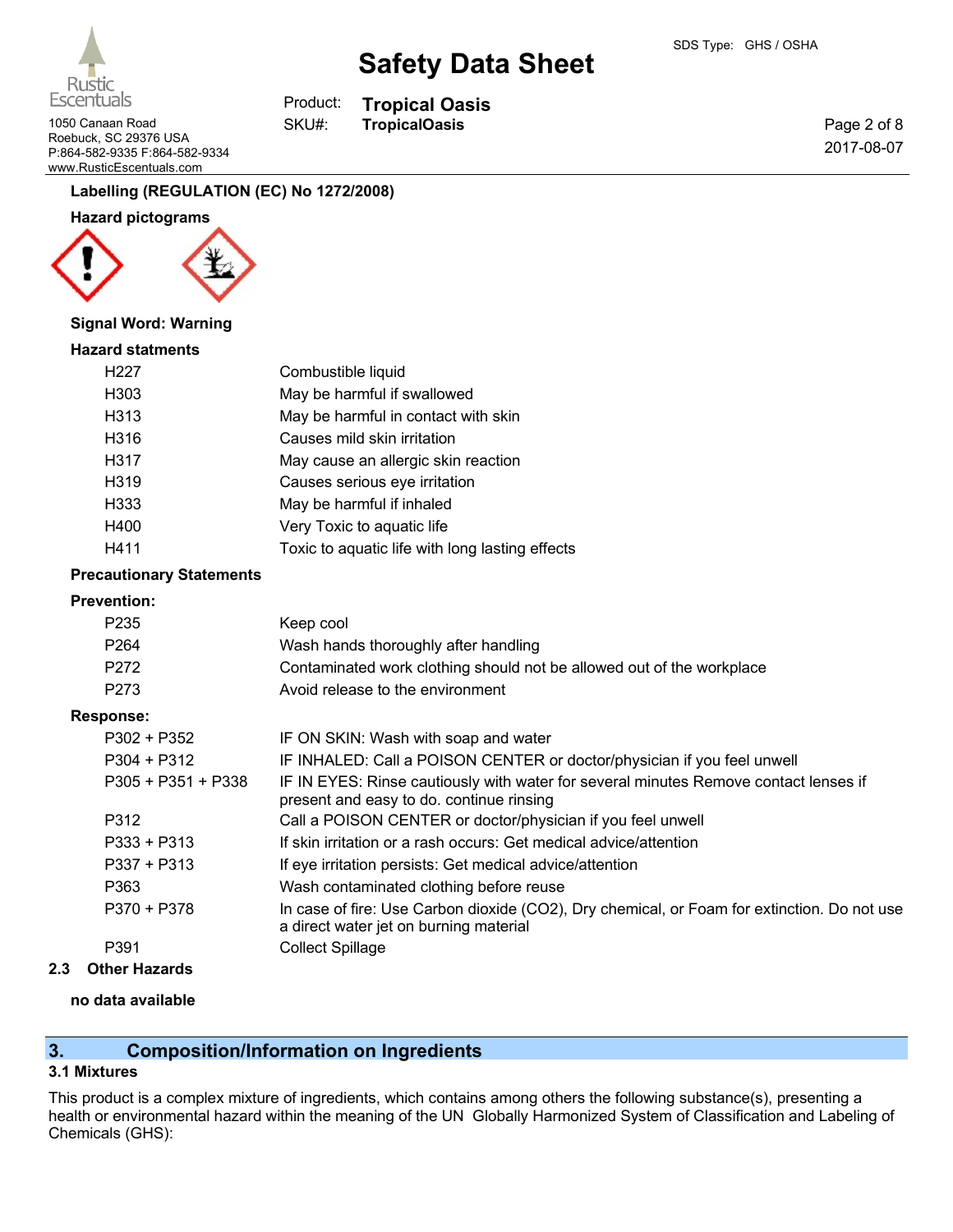

| <b>ESCENTUAIS</b>                                                                                      |                                                          | Product:       | <b>Tropical Oasis</b>               |                            |                           |
|--------------------------------------------------------------------------------------------------------|----------------------------------------------------------|----------------|-------------------------------------|----------------------------|---------------------------|
| 1050 Canaan Road<br>Roebuck, SC 29376 USA<br>P:864-582-9335 F:864-582-9334<br>www.RusticEscentuals.com |                                                          | SKU#:          | <b>TropicalOasis</b>                |                            | Page 3 of 8<br>2017-08-07 |
| CAS#<br>Ingredient                                                                                     | EC#                                                      | Conc.<br>Range | <b>GHS Classification</b>           | <b>OSHA Classification</b> |                           |
| $107 - 41 - 5$                                                                                         | 203-489-0                                                | 40 - 50 %      | H319                                | 11, 15                     |                           |
|                                                                                                        | 2-Methyl-2,4-pentandiol                                  |                |                                     |                            |                           |
| $120 - 51 - 4$                                                                                         | 204-402-9                                                | 20 - 30 %      | H302; H313; H400; H411              | 28, 3                      |                           |
| <b>Benzyl Benzoate</b>                                                                                 |                                                          |                |                                     |                            |                           |
| 4940-11-8                                                                                              | 225-582-5                                                | $5 - 10%$      | H302                                | $\overline{2}$             |                           |
| Ethyl maltol                                                                                           |                                                          |                |                                     |                            |                           |
| 100-51-6                                                                                               | 202-859-9                                                | $2 - 5 %$      | H302; H313; H319                    | 11, 15, 23, 25, 31         |                           |
| <b>Benzyl Alcohol</b>                                                                                  |                                                          |                |                                     |                            |                           |
| 78-70-6                                                                                                | 201-134-4                                                | $2 - 5%$       | H227; H303; H315; H317; H319; H402  | 12, 26                     |                           |
| Linalool                                                                                               |                                                          |                |                                     |                            |                           |
| 104-61-0                                                                                               | 203-219-1                                                | $2 - 5%$       | H316                                | 12, 15                     |                           |
|                                                                                                        | gamma-Nonalactone                                        |                |                                     |                            |                           |
| 1222-05-5                                                                                              | 214-946-9                                                | $2 - 5%$       | H316; H400; H410                    | 11, 15                     |                           |
|                                                                                                        | Hexamethylindanopyran                                    |                |                                     |                            |                           |
| 8008-57-9                                                                                              | 232-433-8                                                | $2 - 5%$       | H226; H304; H315; H400; H410        | 12, 3, 31                  |                           |
|                                                                                                        | Citrus aurantium dulcis (Orange) oil                     |                |                                     |                            |                           |
| 121-32-4                                                                                               | 204-464-7                                                | $1 - 2%$       | H303; H320; H402                    |                            |                           |
| Ethyl vanillin                                                                                         |                                                          |                |                                     |                            |                           |
| 141-97-9                                                                                               | 205-516-1                                                | $1 - 2%$       | H227                                |                            |                           |
| Ethyl acetoacetate                                                                                     |                                                          |                |                                     |                            |                           |
| 5392-40-5                                                                                              | 226-394-6                                                | $0.1 - 1.0 %$  | H313; H315; H317; H319; H401        | 26                         |                           |
| Citral                                                                                                 |                                                          |                |                                     |                            |                           |
| $91 - 64 - 5$                                                                                          | 202-086-7                                                | $0.1 - 1.0 %$  | H302; H317; H402                    | 12, 15, 2, 26, 31, 9       |                           |
| Coumarin                                                                                               |                                                          |                |                                     |                            |                           |
| 2705-87-5                                                                                              | 220-292-5                                                | $0.1 - 1.0 %$  | H302; H312; H317; H332; H400; H410  | 10, 12, 15, 3              |                           |
|                                                                                                        | Allyl cyclohexylpropionate                               |                |                                     |                            |                           |
| 68737-61-1                                                                                             | 272-113-5                                                | $0.1 - 1.0 %$  | H227; H303; H313; H315; H317; H401; | 12, 15, 31                 |                           |
|                                                                                                        | Dimethyltetrahydro Benzaldehyde                          |                | H411                                |                            |                           |
| 127-91-3                                                                                               | 204-872-5                                                | $0.1 - 1.0 %$  | H226; H304; H315; H317; H400; H410  | 11, 15, 24, 25, 31         |                           |
| <b>ß-Pinene</b>                                                                                        |                                                          |                |                                     |                            |                           |
|                                                                                                        | See Section 16 for full text of GHS classification codes |                |                                     |                            |                           |

Total Hydrocarbon Content (% w/w) = 2.14

# **4. First Aid Measures**

## **4.1 Description of first aid measures**

| Inhalation:           | Remove from exposure site to fresh air and keep at rest.<br>Obtain medical advice.                            |
|-----------------------|---------------------------------------------------------------------------------------------------------------|
| <b>Eye Exposure:</b>  | Flush immediately with water for at least 15 minutes.<br>Contact physician if symptoms persist.               |
| <b>Skin Exposure:</b> | Remove contaminated clothes. Wash thoroughly with water (and soap).<br>Contact physician if symptoms persist. |
| Ingestion:            | Rinse mouth with water and obtain medical advice.                                                             |

**4.2 Most important symptoms and effects, both acute and delayed**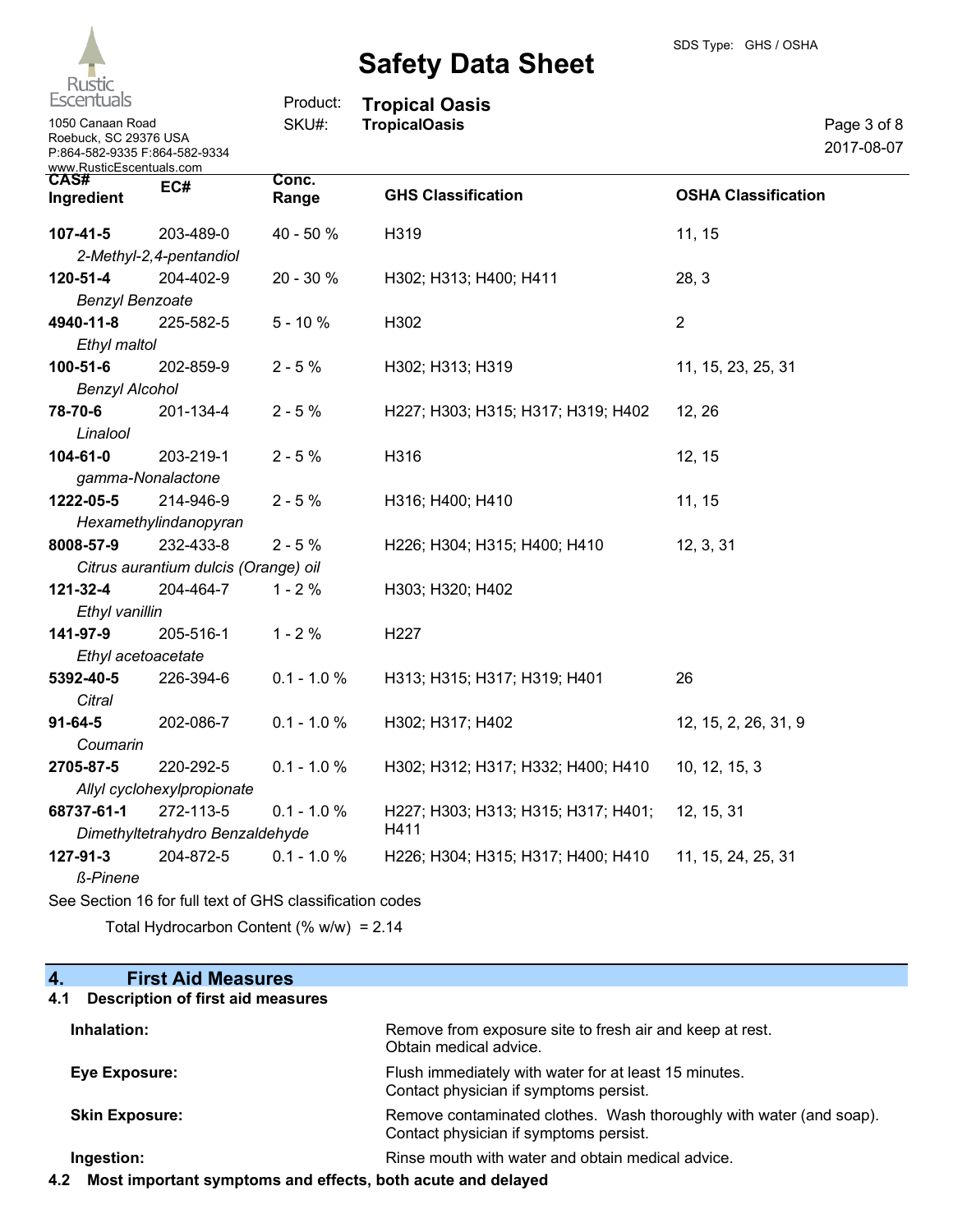

| nusuc<br><b>Escentuals</b>                                                                                      | Product: | <b>Tropical Oasis</b>                                                                                                  |                           |
|-----------------------------------------------------------------------------------------------------------------|----------|------------------------------------------------------------------------------------------------------------------------|---------------------------|
| 1050 Canaan Road<br>SKU#:<br>Roebuck, SC 29376 USA<br>P:864-582-9335 F:864-582-9334<br>www.RusticEscentuals.com |          | <b>TropicalOasis</b>                                                                                                   | Page 4 of 8<br>2017-08-07 |
| <b>Symptoms:</b>                                                                                                |          | no data available                                                                                                      |                           |
| <b>Risks:</b><br>4.3                                                                                            |          | Refer to Section 2.2 "Hazard Statements"<br>Indication of any immediate medical attention and special treatment needed |                           |
| Treatment:<br>Refer to Section 2.2 "Response"                                                                   |          |                                                                                                                        |                           |
| 5.<br><b>Fire-Fighting measures</b>                                                                             |          |                                                                                                                        |                           |
| 5.1<br><b>Extinguishing media</b>                                                                               |          |                                                                                                                        |                           |
| Suitable:                                                                                                       |          | Carbon dioxide (CO2), Dry chemical, Foam                                                                               |                           |
| Unsuitable                                                                                                      |          | Do not use a direct water jet on burning material                                                                      |                           |
| Special hazards arising from the substance or mixture<br>5.2                                                    |          |                                                                                                                        |                           |
| During fire fighting:<br>Water may be ineffective                                                               |          |                                                                                                                        |                           |
| <b>Advice for firefighters</b><br>5.3                                                                           |          |                                                                                                                        |                           |
| <b>Further information:</b>                                                                                     |          | Standard procedure for chemical fires                                                                                  |                           |

#### **6. Accidental Release Measures**

### **6.1 Personal precautions, protective equipment and emergency procedures**

Avoid inhalation and contact with skin and eyes. A self-contained breathing apparatus is recommended in case of a major spill.

#### **6.2 Environmental precautions**

Keep away from drains, soil, and surface and groundwater.

#### **6.3 Methods and materials for containment and cleaning up**

Clean up spillage promptly. Remove ignition sources. Provide adequate ventilation. Avoid excessive inhalation of vapors. Gross spillages should be contained by use of sand or inert powder and disposed of according to the local regulations.

#### **6.4 Reference to other sections**

Not Applicable

### **7. Handling and Storage**

#### **7.1 Precautions for safe handling**

Apply according to good manufacturing and industrial hygiene practices with proper ventilation. Do not drink, eat or smoke while handling. Respect good personal hygiene.

### **7.2 Conditions for safe storage, including any incompatibilities**

Store in a cool, dry and ventilated area away from heat sources and protected from light in tightly closed original container. Avoid plastic and uncoated metal container. Keep air contact to a minimum.

### **7.3 Specific end uses**

No information available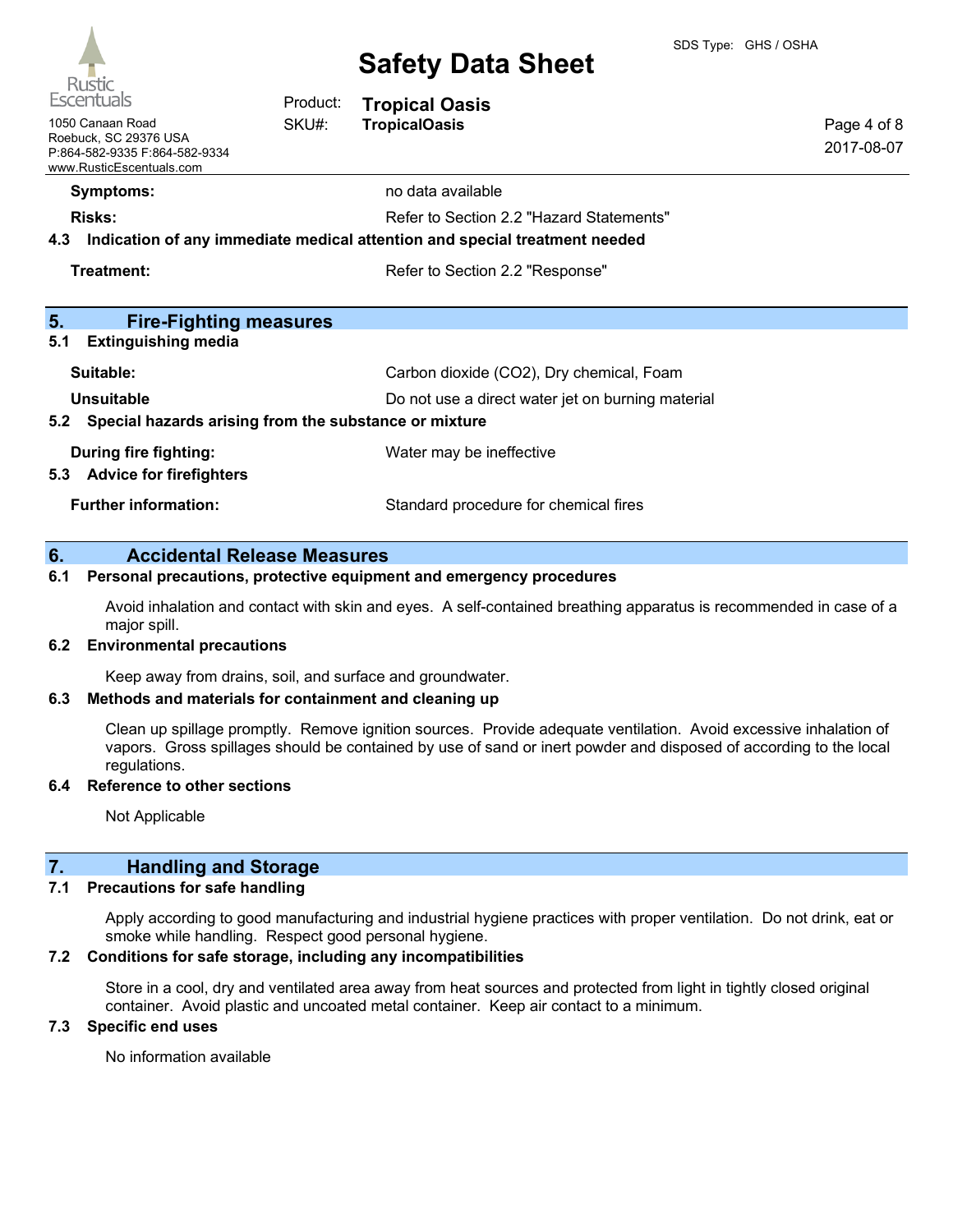

**Tropical Oasis**

Page 5 of 8 2017-08-07

1050 Canaan Road **TropicalOasis TropicalOasis** Roebuck, SC 29376 USA P:864-582-9335 F:864-582-9334 www.RusticEscentuals.com

**8. Exposure Controls/Personal Protection**

Product: SKU#:

## **8.1 Control parameters**

| <b>Exposure Limits:</b> |                                |                                                                                                                                          |
|-------------------------|--------------------------------|------------------------------------------------------------------------------------------------------------------------------------------|
| Component               |                                | <b>ACGIH</b><br>ACGIH<br><b>OSHA</b><br><b>OSHA</b><br>STEL ppm TWA ppm STEL ppm<br>TWA ppm                                              |
| $127 - 91 - 3$          | <b>ß-Pinene</b>                | 20                                                                                                                                       |
|                         | <b>Engineering Controls:</b>   | Use local exhaust as needed.<br>8.2 Exposure controls - Personal protective equipment                                                    |
| Eye protection:         |                                | Tightly sealed goggles, face shield, or safety glasses with brow guards and side shields, etc.<br>as may be appropriate for the exposure |
|                         | <b>Respiratory protection:</b> | Avoid excessive inhalation of concentrated vapors. Apply local ventilation where appropriate.                                            |
| <b>Skin protection:</b> |                                | Avoid Skin contact. Use chemically resistant gloves as needed.                                                                           |

# **9. Physical and Chemical Properties**

# **9.1 Information on basic physical and chemical properties**

| <b>Appearance:</b>           | Conforms to Standard                    |
|------------------------------|-----------------------------------------|
| Odor:                        | Conforms to Standard                    |
| Color:                       | Nearly Colorless G0 to Yellow Tint (G1) |
| <b>Viscosity:</b>            | Liquid                                  |
| <b>Freezing Point:</b>       | Not determined                          |
| <b>Boiling Point:</b>        | Not determined                          |
| <b>Melting Point:</b>        | Not determined                          |
| <b>Flashpoint (CCCFP):</b>   | 184 F (84.44 C)                         |
| <b>Auto flammability:</b>    | Not determined                          |
| <b>Explosive Properties:</b> | None Expected                           |
| <b>Oxidizing properties:</b> | None Expected                           |
| Vapor Pressure (mmHg@20 C):  | 0.0809                                  |
| %VOC:                        | 6.2662                                  |
| Specific Gravity @ 25 C:     | 0.9830                                  |
| Density @ 25 C:              | 0.9800                                  |
| Refractive Index @ 20 C:     | 1.4750                                  |
| Soluble in:                  | Oil                                     |

# **10. Stability and Reactivity**

| 10.1 Reactivity                         | None                                               |
|-----------------------------------------|----------------------------------------------------|
| <b>10.2 Chemical stability</b>          | Stable                                             |
| 10.3 Possibility of hazardous reactions | None known                                         |
| 10.4 Conditions to avoid                | None known                                         |
| 10.5 Incompatible materials             | Strong oxidizing agents, strong acids, and alkalis |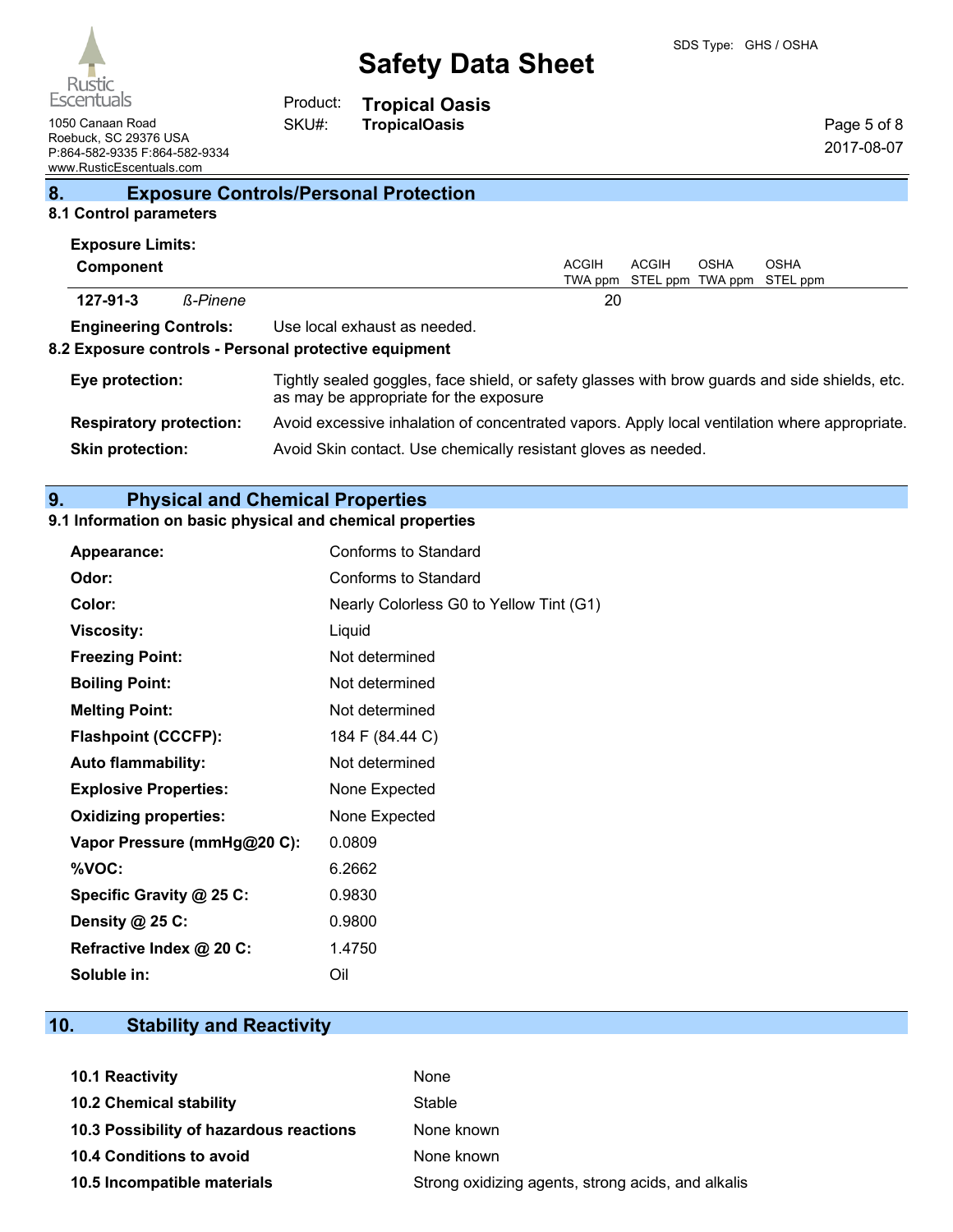

1050 Canaan Road **TropicalOasis** SKU#: TropicalOasis Roebuck, SC 29376 USA P:864-582-9335 F:864-582-9334 www.RusticEscentuals.com

**Tropical Oasis** Product: SKU#:

Page 6 of 8 2017-08-07

**10.6 Hazardous decomposition products** None known

# **11. Toxicological Information**

#### **11.1 Toxicological Effects**

Acute Toxicity Estimates (ATEs) based on the individual Ingredient Toxicity Data utilizing the "Additivity Formula"

| Acute toxicity - Oral - (Rat) mg/kg                | (LD50: 2,116.53) May be harmful if swallowed             |
|----------------------------------------------------|----------------------------------------------------------|
| Acute toxicity - Dermal - (Rabbit) mg/kg           | (LD50: 4,196.42) May be harmful in contact with skin     |
| Acute toxicity - Inhalation - (Rat) mg/L/4hr       | (LC50: 25.87) May be harmful if inhaled                  |
| Skin corrosion / irritation                        | Causes mild skin irritation                              |
| Serious eye damage / irritation                    | Causes serious eye irritation                            |
| <b>Respiratory sensitization</b>                   | Not classified - the classification criteria are not met |
| <b>Skin sensitization</b>                          | May cause an allergic skin reaction                      |
| <b>Germ cell mutagenicity</b>                      | Not classified - the classification criteria are not met |
| Carcinogenicity                                    | Not classified - the classification criteria are not met |
| <b>Reproductive toxicity</b>                       | Not classified - the classification criteria are not met |
| Specific target organ toxicity - single exposure   | Not classified - the classification criteria are not met |
| Specific target organ toxicity - repeated exposure | Not classified - the classification criteria are not met |
| <b>Aspiration hazard</b>                           | Not classified - the classification criteria are not met |

## **12. Ecological Information**

| Very Toxic to aquatic life                      |
|-------------------------------------------------|
| Toxic to aquatic life with long lasting effects |
| no data available                               |
| no data available                               |
| no data available                               |
| no data available                               |
| no data available                               |
| no data available                               |
|                                                 |

## **13. Disposal Conditions**

#### **13.1 Waste treatment methods**

Do not allow product to reach sewage systems. Dispose of in accordance with all local and national regulations. Send to a licensed waste management company.The product should not be allowed to enter drains, water courses or the soil. Do not contaminate ponds, waterways or ditches with chemical or used container.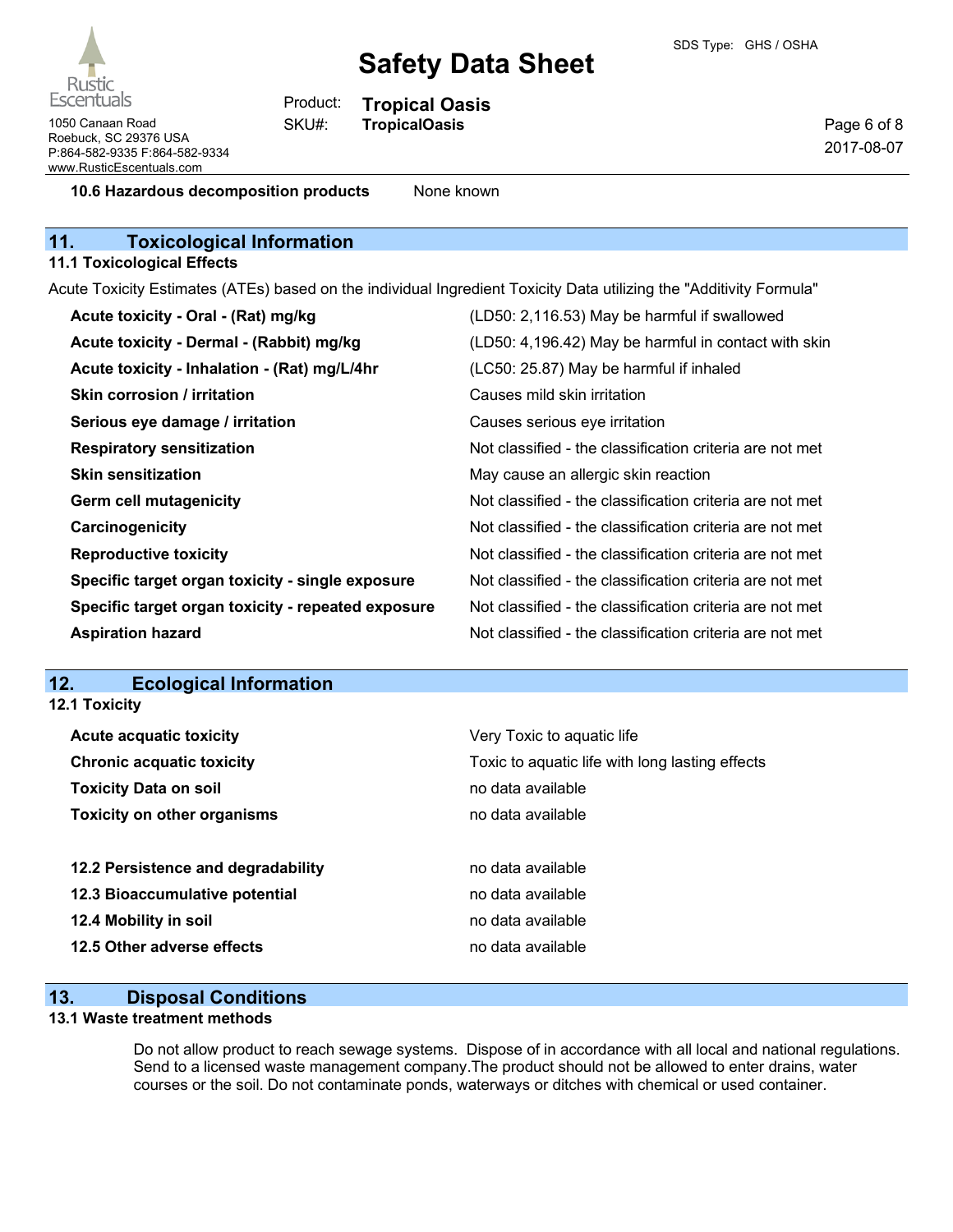

**Tropical Oasis**

Product: SKU#:

Page 7 of 8 2017-08-07

1050 Canaan Road **TropicalOasis** Roebuck, SC 29376 USA P:864-582-9335 F:864-582-9334 www.RusticEscentuals.com

# **14. Transport Information**

| Regulator<br>U.S. DOT (Non-Bulk)<br><b>Chemicals NOI</b> |            | <b>Class</b> | <b>Pack Group</b><br>Not Regulated - Not Dangerous Goods | <b>Sub Risk</b> | UN-nr.        |
|----------------------------------------------------------|------------|--------------|----------------------------------------------------------|-----------------|---------------|
| <b>ADR/RID (International Road/Rail)</b>                 |            |              |                                                          |                 |               |
| <b>Environmentally Hazardous</b><br>Liquid, n.o.s.       | Substance. | 9            | Ш                                                        |                 | UN3082        |
| <b>IATA (Air Cargo)</b>                                  |            |              |                                                          |                 |               |
| <b>Environmentally Hazardous</b><br>Liquid, n.o.s.       | Substance. | 9            | $\mathbf{III}$                                           |                 | <b>UN3082</b> |
| IMDG (Sea)                                               |            |              |                                                          |                 |               |
| <b>Environmentally Hazardous</b><br>Liquid, n.o.s.       | Substance. | 9            | Ш                                                        |                 | UN3082        |

| <b>Regulatory Information</b><br>15. |
|--------------------------------------|
|--------------------------------------|

**U.S. Federal Regulations:**

| <b>TSCA (Toxic Substance Control Act):</b>                                                                    | All components of the substance/mixture are listed or exempt          |
|---------------------------------------------------------------------------------------------------------------|-----------------------------------------------------------------------|
| 40 CFR(EPCRA, SARA, CERCLA and CAA)<br><b>U.S. State Regulations:</b>                                         | This product contains NO components of concern.                       |
| <b>California Proposition 65 Warning</b><br>123-35-3(NF 204-622-5 0.01 - 0.1%<br><b>Canadian Regulations:</b> | This product contains the following components:<br>beta-Myrcene (NFS) |
| <b>DSL / NDSL</b>                                                                                             | 100.00% of the components are listed or exempt.                       |

# **16. Other Information**

| <b>GHS H-Statements referred to under section 3</b> |
|-----------------------------------------------------|
|-----------------------------------------------------|

#### **Total Fractional Values**

| (TFV) Risk                                    | (TFV) Risk                                |
|-----------------------------------------------|-------------------------------------------|
| (1.67) Skin Corrosion/Irritation, Category 3  | (4.10) Sensitization, Skin, Category 1B   |
| (5.92) Eye Damage/Eye Irritation, Category 2A | (1.22) Aguatic Acute Toxicity, Category 1 |
| (3.31) Aquatic Chronic Toxicity, Category 2   |                                           |

| Department issuing data sheet:    | <b>Technical Support</b>         |
|-----------------------------------|----------------------------------|
| <b>Department E-mail address:</b> | TechSupport@RusticEscentuals.com |